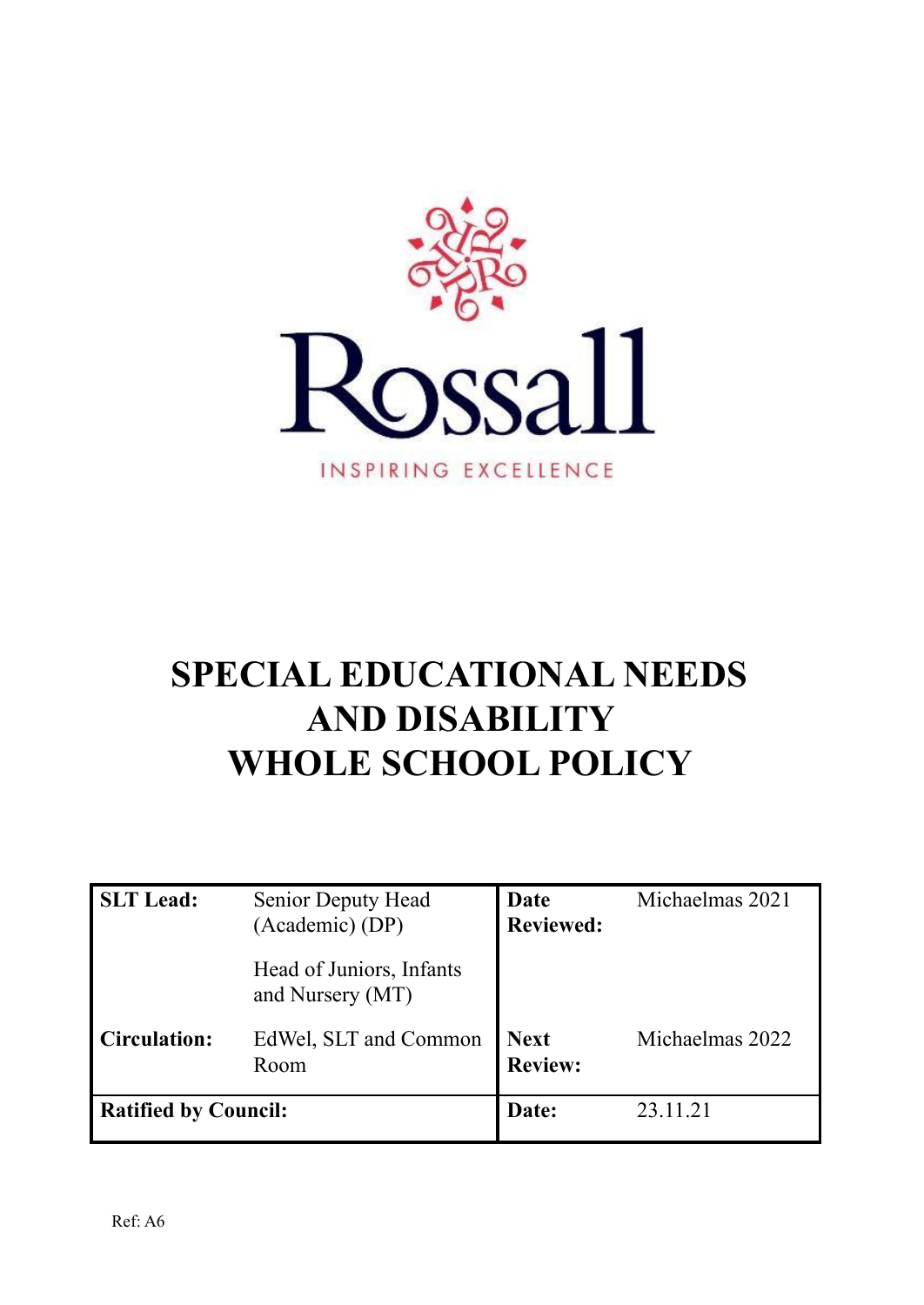# **SPECIAL EDUCATION NEEDS AND DISABILITY**

#### **WHOLE SCHOOL POLICY**

This policy details how Rossall School will do its utmost to ensure that the necessary provision is made for any pupils who have special educational needs and disabilities. The Learning Development Department will communicate these needs to all who are likely to teach or be in contact with these pupils. The school is committed to a policy of inclusion, equal opportunity and, where reasonable, following best practice as outlined in the statutory guidelines on special education needs and disabilities, in particular the SEN and Disability Code of Practice: 0 to 25 years 2015 (SEND Code 2015) and the Children and Families Act 2014.

All pupils have a right to be able to access and gain fully from the curriculum. In certain cases, for this to be possible, pupils may need a greater degree of differentiation and support to realise their potential. The individual needs of all pupils cover a wide spectrum; disabilities and specific learning difficulties exist across the ability range. Rossall School sees the provision for special educational needs and disabilities as a whole school responsibility, working in conjunction with the Learning Development Department, where the level of support offered by the department will try to reflect the diverse needs of the pupils on its register. The School's philosophy is that expert tuition and support should be complemented by participation in timetabled lessons so that the individual student feels fully integrated with the school community.

At Rossall School the Special Educational Needs and Disabilities SENCo is Fiona Quartermain, the Head of Learning Development ,who oversees the provision for the Senior and Junior schools. The SENCo reports to the Deputy Head (Academic) and meets with her regularly. The overall responsibility for Special Education Needs and Disabilities is with the Headmaster.

#### Definitions of Pupils with Learning Difficulties and/or Disabilities

The SEND Code of Practice (2015), defines a learning difficulty as:

- They have a greater difficulty in learning than the majority of pupils of the same age. **or**
- They have a disability (a physical, social or mental impairment) which prevents or hinders them from making use of educational facilities that are provided for children of the same age.

Pupils must not be regarded as having a learning difficulty solely because the language or form of language of their home is different from the language in which they will be taught.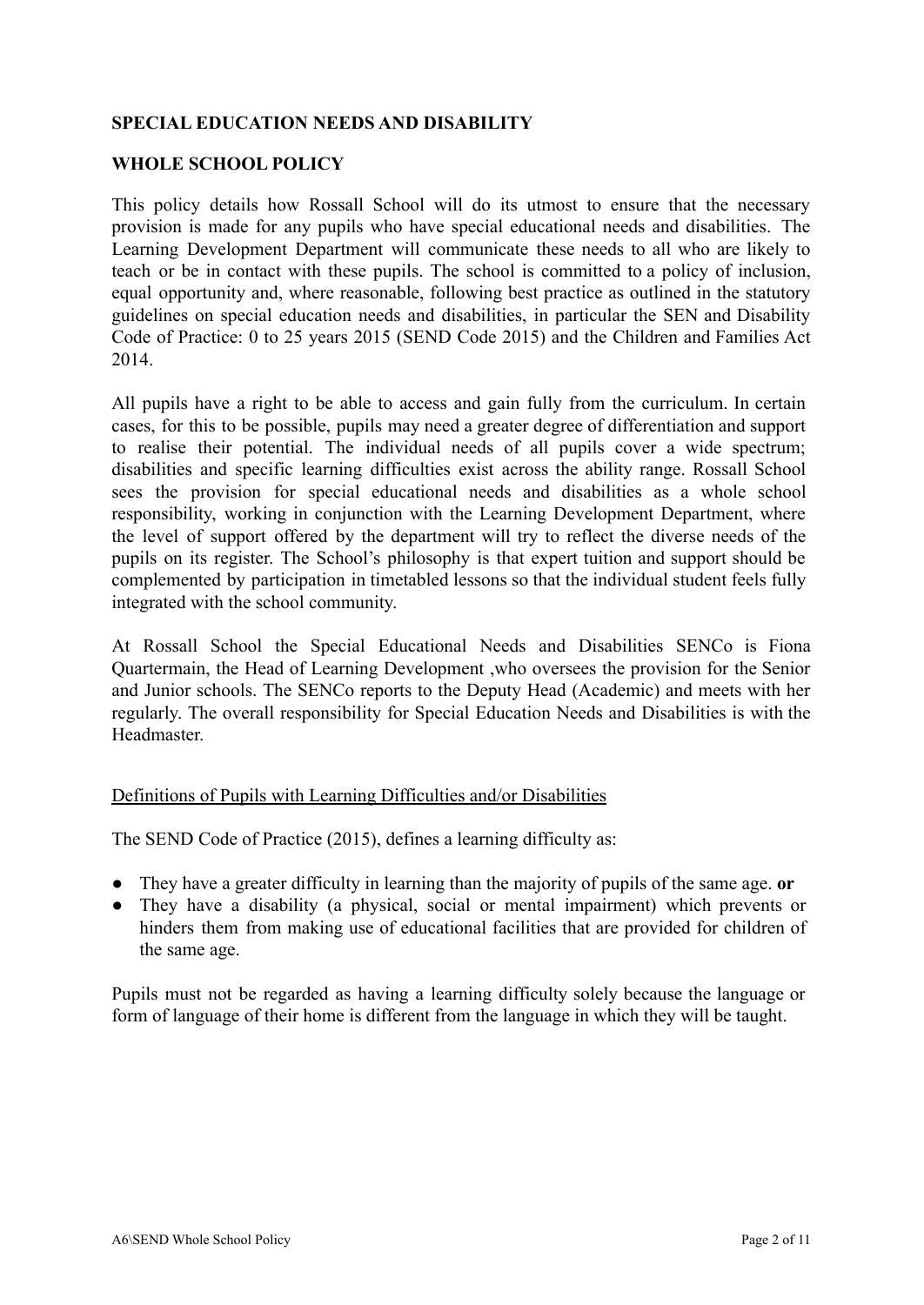# Mental Health

Rossall School provides a caring environment where mental wellbeing is of the highest importance. All members of the teaching staff will refer any potential mental health concerns to any member of the pastoral team. They will report and record any causes for concern through CPOMS, so that the DSL can be informed. The SENDCo, alongside the pastoral team, will put in place any reasonable advice given by the relevant medical consultant or therapist to support the pupil in school and advise teachers on being sensitive and responding appropriately to the needs of students with social, emotional and/or mental health difficulties. Parents are asked to keep the school closely informed on the progress of a child with mental health issues. The Learning Development Department operates an 'open door' policy to provide a safe, secure environment for those students having emotional difficulties.

# Medical Conditions

Rossall School endeavours to give every support possible to pupils with serious, ongoing medical conditions and keeps its facilities and provision under review. All reasonable steps are taken to prevent these pupils from being placed at a disadvantage. Regular planning and review meetings are scheduled with parents, the pupil, houseparents, the pastoral team, including the Medical Centre, and Learning Development Department.

# **The aims and objectives of this policy are:**

- To create an ethos and an educational environment that meets the needs of every student in the school/setting
- To ensure that all students with special educational needs and/or disabilities are identified early, assessed and catered for within the school/setting and make the best possible progress
- To foster and promote effective working partnerships with parents/carers, houseparents, teachers, nursing staff, students and where necessary, outside agencies.
- To clearly identify the roles and responsibilities of school staff in providing an appropriate education for students with special educational needs and/or disabilities
- To enable full access for students with SEND to all aspects of the school curriculum and the wider school life and activities
- To develop self-esteem, promoting a positive self-image and a 'can do' culture
- To regularly review and evaluate the progress of students with SEND, ensuring parents/carers, respective staff and students are fully involved throughout the process.
- To set high expectations for students with special educational needs and disabilities;
- To maintain an "open door" approach so that students can consult about their learning difficulties directly;
- To take account of advice from external agencies;
- To ensure that appropriate exam access arrangements are made in cooperation with the Examinations Officer;
- To follow the SEND Code of Practice (0–25 years) (Department for Education, 2015) and make reasonable adjustment for those with special needs and disabilities.
- To promote on-going professional development on special educational needs for academic and pastoral staff;
- To ensure that discipline and other procedures (e.g. school trips) take account of pupils' learning difficulties and disabilities.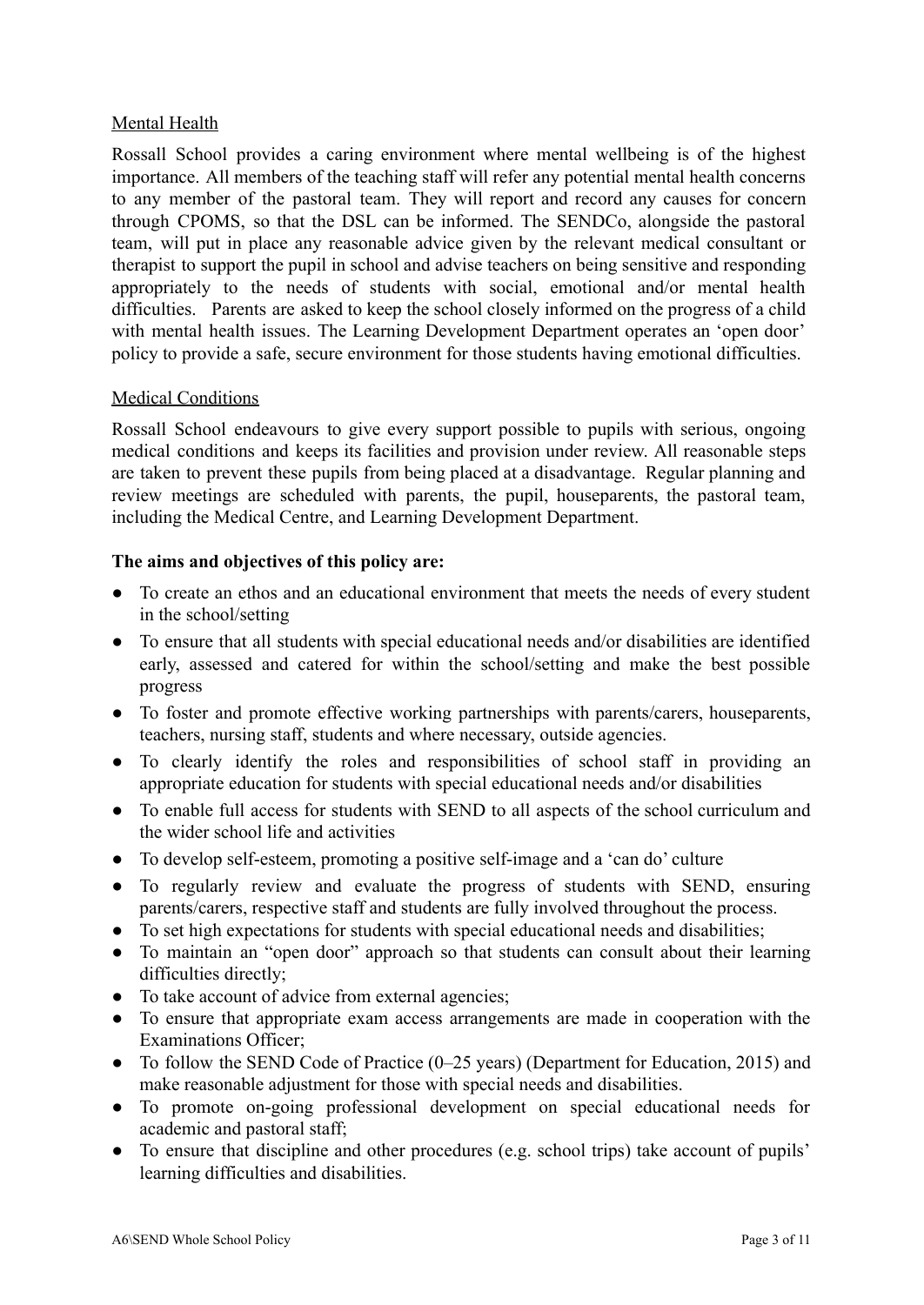# Access to the Curriculum, Information and Associated Services

All students at Rossall School have equal access to a broad and balanced curriculum differentiated to enable ALL students to understand the relevance and importance of education. This promotes self-esteem and confidence that leads to students making relevant progress that is closely monitored.

Teachers use a wide range of strategies to meet student's additional needs. The Equality Act 2010 states that education providers must also make 'reasonable adjustments' to ensure that disabled students are not discriminated against.

We recognise that some students with SEND may also have physical disabilities. Parents and prospective parents of disabled children can obtain copies of Rossall School's Accessibility Plan and Disability Policy from the website. This shows the ways in which we plan to make our buildings progressively more accessible to disabled students, parents and visitors.

At Rossall School we have made changes to:

- Practices and procedures
- Providing extra support and aids
- Sharing key information within the school to ensure teachers are up-to-date with developments and can be found on Google Docs.
- Regular CPD sessions to staff.

#### Admissions and Entrance Examinations

The Rossall School admission procedure records any known particular need or disability of the pupil on entry. The Learning Development Department organises and conducts an examination session where reasonable adjustments are made to ensure that pupils with special needs can perform at their best. In some cases, this may involve extra-time, the use of a laptop or equivalent.

Parents are encouraged to speak to the Learning Development Department prior to their child's entry to the School concerning any special need, regardless of the point of entry. It is essential that parents of students with SEND needs submit, as part of the application process to join Rossall, a current Educational Psychologist report and any other reports in English. This will enable the school to gauge the level of support required, and where applicable, arrange a meeting with the SENDCo. It will be at the school's discretion to request new or further reports if required.

Those pupils who have already had their specific learning difficulties or special needs detected at primary school are placed directly on the Learning Development Special Educational Needs and Disabilities Register and a Learning Development Plan (formerly known as an IEP) is written and distributed.

#### Identification**:**

The school is committed to improving access for pupils with special needs and will strive to make reasonable adjustments. The identification of learning support needs and SEND is built into the overall approach to monitoring the progress and development of all pupils.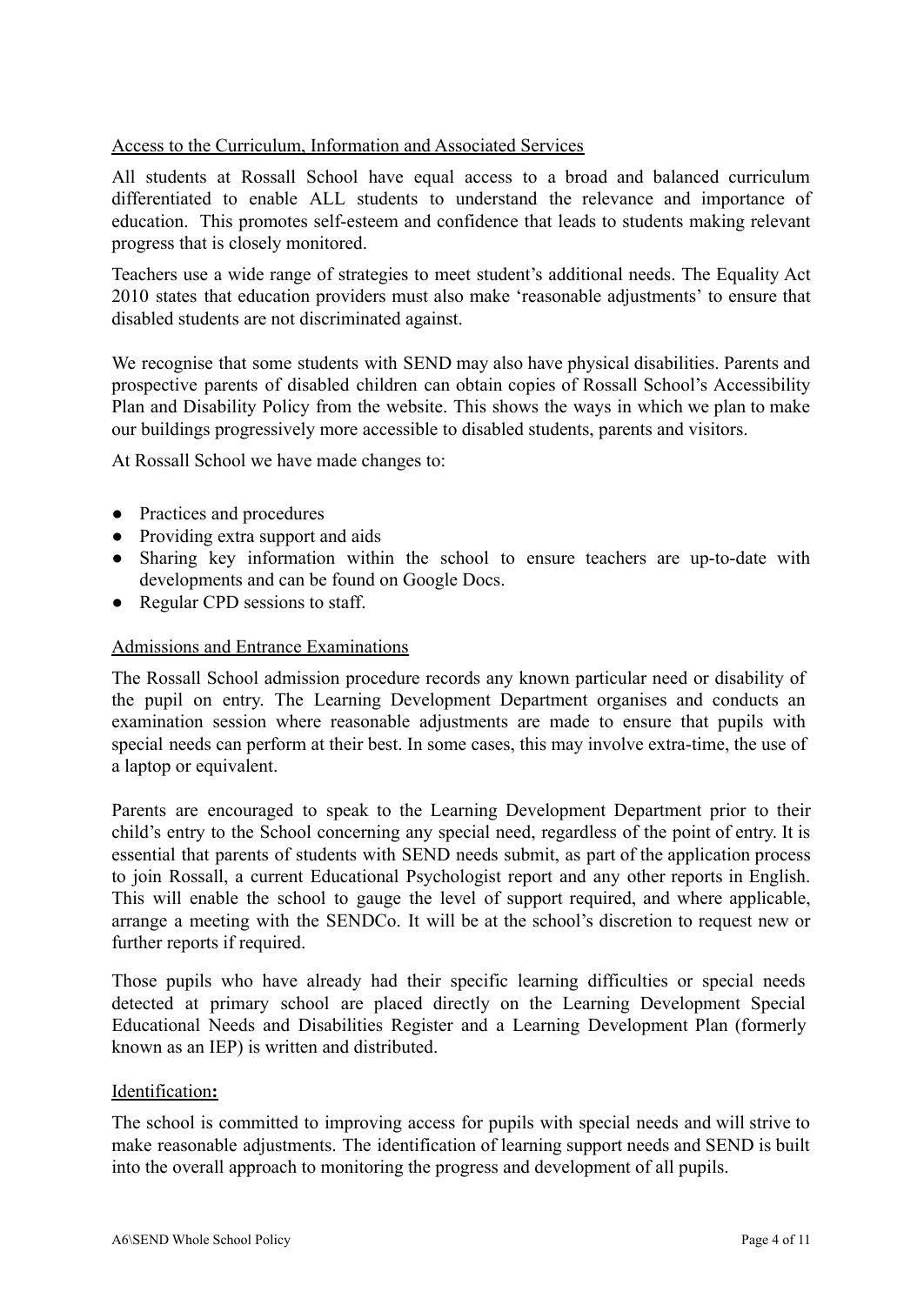The teachers and houseparents are responsible for identifying children who are failing to make expected progress, academically or socially, and for liaising with the SENDCo responsible for the key stage about appropriate support.

Pupils who are thought to have learning support needs or SEND are identified and assessed as early as possible. Referrals can be made from:

- class teachers and teaching assistants supported by the pupil's work as well as observations of the pupil in class and less structured situations
- feedback from discussions with parents, pupils and staff
- attendance data
- internal assessments and screening tests
- information from previous school
- external agencies and professionals
- formal and informal assessment procedures
- information from houseparents who have raised concerns

# **Pre-Prep**

We try to identify needs at the earliest possible stage, often from parents before Nursery entry. We recognise the need to work in partnership with parents so that information can be shared in order to best meet the individual needs of each pupil. Initial assessment is done through observation and continuous provisional needs which are identified through the EYFS to make sure the guided steps are met according to the seven areas of the Early Years Foundation Stage Curriculum. Individual progress is recorded using individual tracking which follows the Development Matters targets. Any developmental needs highlighted by staff can be observed by the SENCo, discussed and acted upon if required. At the end of the academic year transitional meetings take place between each class. At these meetings individual pupil needs are discussed in order to achieve smooth entry for all children into the Reception classes. Home visits are now a part of the process for pupils joining Reception, and these will be carried out during the Summer term.

#### Key stage 1

Information is collected from standardised tests to monitor progress. Children undertake reading and spelling assessments from Year 1 onwards. The Junior School SENCo can also advise of indicators that can show specific difficulties such as dyslexia.

Teachers continue to assess children regularly within the normal classroom situation and alert the SENCo of any concerns and arrange intervention/support.

#### **Senior and Junior School**

Key Stage Two this is a key time when many specific learning difficulties start to emerge.

In order to identify pupils who may need extra support the following may be taken into account:

- Information from previous school
- Evidence from teacher observations and assessments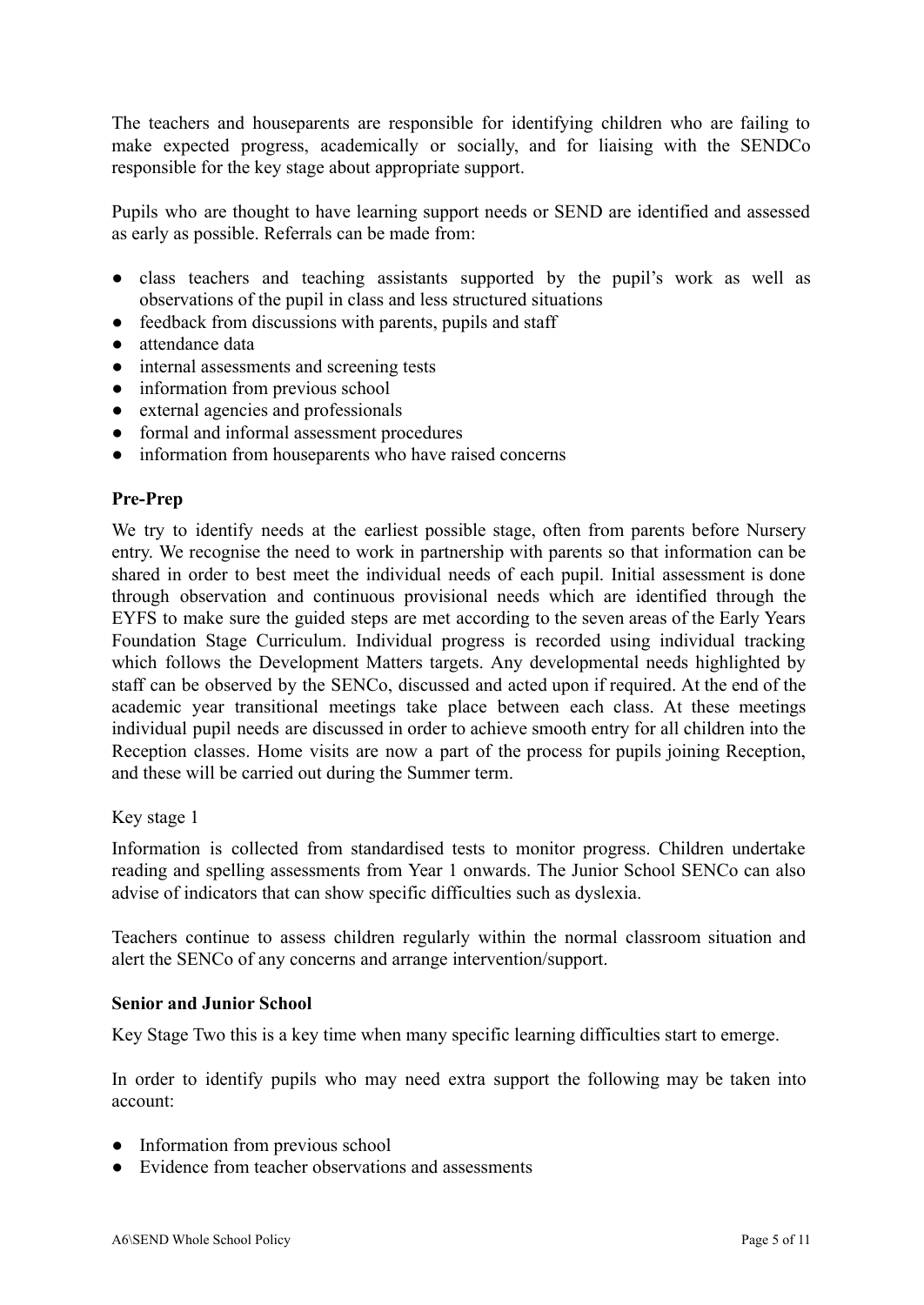- Outcomes from a range of screening and assessment tools
- Reports from outside agencies such as Educational Psychologists, Occupational Therapists, Speech and Language Therapists and counsellors
- Discussions with pupils
- Meetings with parents

# Special Educational Provision

Special Education provision means provision which is a reasonable adjustment and additional to, or otherwise different from, the educational provision made generally for pupils of their age as part of the School's usual differentiated curriculum and strategies.

# **Responsibility for Coordination of SEND Provision**

The main responsibilities listed in this Policy fall within the role of the SENCo which are as follows:

- Overseeing the day-to-day operation of the SEND Policy in compliance with the SEND Code of Practice, including reporting the effectiveness of the SEND Policy to the Senior Leadership Team.
- Coordinating provision for students with SEND
- Managing and coordinating the work of the Junior and Senior Support teachers and Teaching Assistants
- Overseeing the records of all students with SEND to ensure confidentiality.
- Liaising with parents/carers of students with SEND
- Contributing to whole school CPD/ training particularly the induction of new staff
- Liaising with and drawing upon the advice of external agencies where necessary
- Ensuring Provision mapping is in place and regularly reviewed
- Assessing the progress of students with SEND (using all available data)
- Following a graduated response to the assessment and provision of SEND with a clear focus on early identification
- Consulting with pupils over the structure and nature of their support, hence providing a tailored intervention that is regularly evaluated for impact
- Supporting the Headmaster and Senior Leadership Team to evaluate the effectiveness of the school's SEND Policy, SEND provision and outcomes for students with SEND, and drawing up further priorities and actions in the School Development Plan
- Ensuring a smooth transition across key stages and phases
- All additional interventions are monitored for their impact.
- Building the school's capacity for developing an inclusive approach particularly to learning and teaching.

#### **Levels of Provision**

The school recognises the following levels of provision: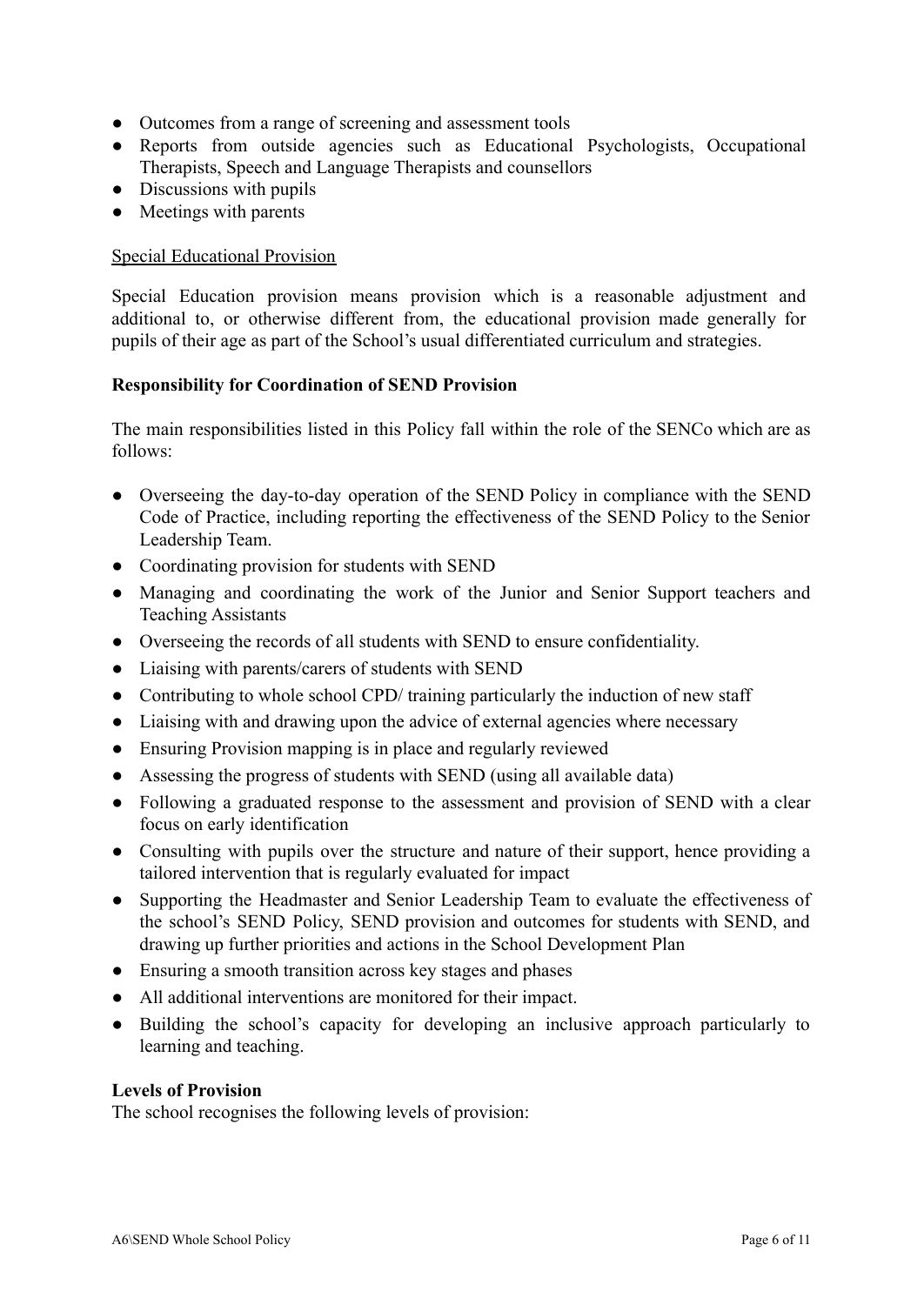#### Quality First Teaching (Wave 1)

A teacher responds to their initial concerns about a pupil's progress by adjusting teaching approaches and putting in place short term, class based interventions. If these have not impacted on the pupil's progress, concern is raised with the relevant SENDCo in order to plan an appropriate course of action. This may involve further adjustments to teaching and learning styles.

#### Monitor (Wave 2)

Pupils in this band are not considered to have Special Educational Needs or Disabilities. These pupils have not responded to the adaptations made in line with Quality First Teaching and require close monitoring and/or some targeted support in specific areas either individually or in groups. Intervention is time-limited. Parents are informed of this provision by the SENDCo. Progress is closely monitored with regular discussions between the form tutor and the SENDCo and may include a Learning Development Plan (LDP).

#### SEND Register (Wave 3)

Pupils in this band are considered to have SEND and are recorded on the SEND register. These pupils already have a recognised special educational need or have not responded to short term targeted intervention. At this stage the SENDCo may recommend external specialist advice to inform intervention and support strategies.

In consultation with the pupil, parents and relevant staff, a LDP is written. The LDP is a person centred tool that captures and shares child centred information so the child's experience in school is personalised to them; both in what matters to them and how they are best supported with their learning. It provides both parents and children a voice, an opportunity for parents to share their expertise and for older children to reflect on what works for them and what is important to them. LDPs are formally reviewed twice a year. Pupils in the senior school may have a reduced timetable in order to cater for the additional support. *In Junior and Infant School students are taken out at an agreed time with the teacher.*

#### Procedures

In the light of Government guidelines laid down in the Special Educational Needs Code of Practice **(SEND Code 2015)** the school has adopted a graduated approach to the identification of, and provision for, pupils who may need extra support for learning, identified in the following cycle: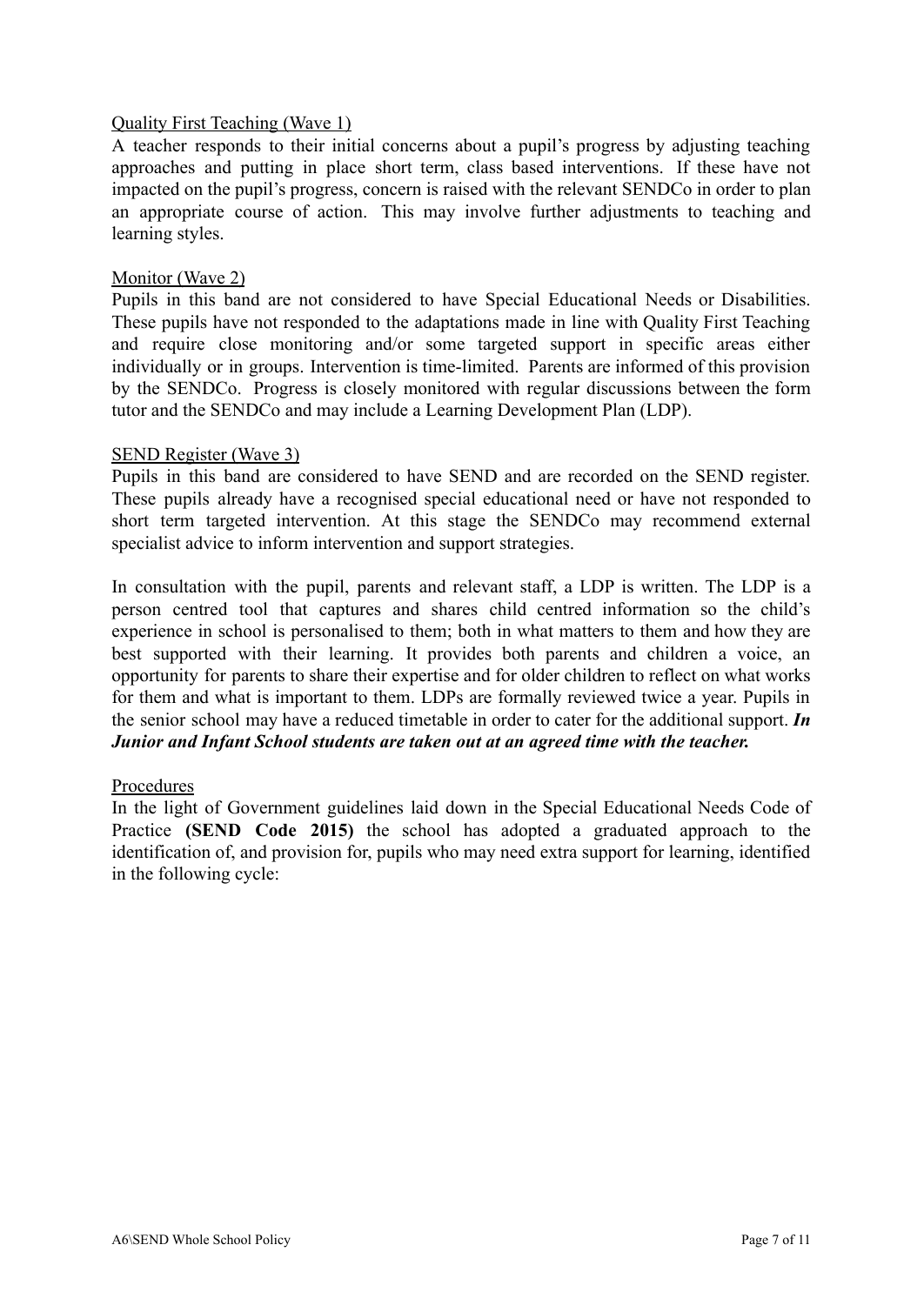# **Assess, Plan, Do and Review**

#### **Assess**

Teachers are responsible and accountable for the progress and development of all the pupils in their class, including where pupils access support from teaching assistants or specialist staff.

As part of the assessment process we have formative and summative procedures which help to assess children's individual needs.

These procedures include:

- Close monitoring of progress against precise Specific, Measurable, Achievable, Realistic (SMART) targets
- Staff consultation with the SENDCo
- Review meetings
- Consultation with parents and pupils
- Input from external sources (previous school, Educational Psychologist, Counsellor, for example).

#### **Plan**

When a form of assessment has identified that a young person has a special educational need, a planning meeting is held and chaired by a member of the Learning Development Department. The Parents, student and any relevant external professions are invited to attend or provide a report so that the meeting is a thorough, collaborative, child centred approach. The purpose of the meeting is to collectively decide on what adjustments need to be made within the classroom and what, if any, additional provisions need to be made.

As a result of the planning meeting, personalised outcomes and support for the student are agreed and a member of the Learning Development Department transfers these onto the LDP.

#### Registers

The Learning Development Department is responsible for keeping the SEND register which is a fluid working document that is constantly updated and therefore the numbers of students on the register will be subject to change. The information is available centrally and securely for all teaching staff. All staff are required to be fully aware of the needs of each individual pupil and the strategies as outlined in the Learning Development Plan of pupils they teach or who are otherwise in their care.

#### Learning Development Plan (LDP)

The LDP is drawn up by the Learning Development Department in relation to the needs of the pupils as identified during the assessment and planning stages. The pupils (where possible) and parents are involved and fully consulted throughout the process. This document provides: an overview of the student's difficulties; agreed outcomes; recommendations for high quality teaching and record of any additional support given to the student. The teaching staff and relevant pastoral staff (in particular houseparents) are notified when a new LDP is created. Staff are expected to consult and act upon the LDP. Reviews of the pupils are held annually, or bi-annually depending on the needs of the pupil and any amendments to the LDP circulated.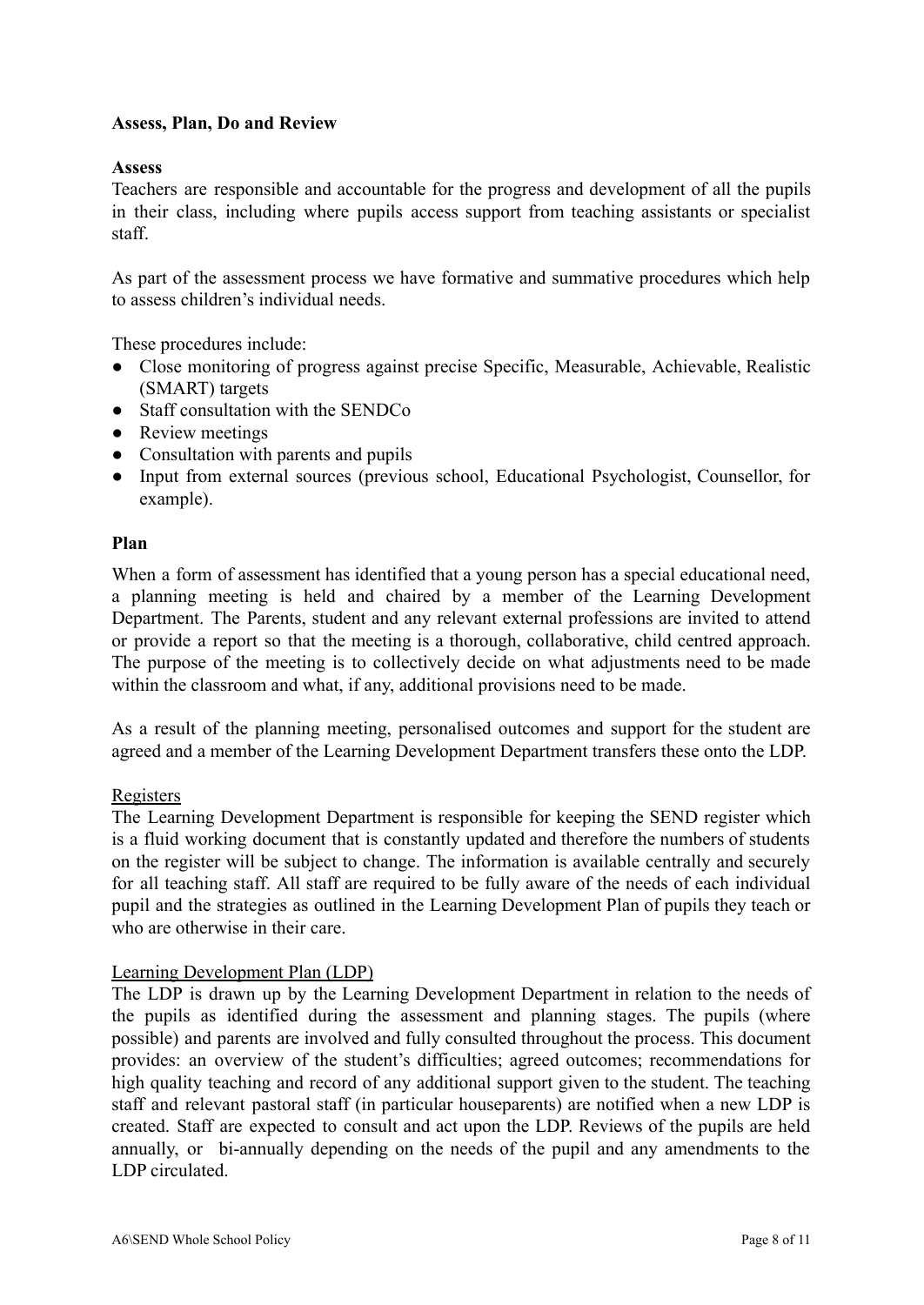# **Do** Monitoring of Learning Development Plans (LDP's)

Subject/class teachers must ensure that pupils with Special Educational Needs and Disabilities have appropriate targets and interventions and that lessons are planned with regard to any special needs. They are supported in this by Heads of Department and the LD team. Concerns about individual pupils' difficulties are raised during departmental meetings and are communicated with the SENDCo as early as possible.

The SENDCo has regular consultations with members of the teaching staff, the Deputy Head (Academic) and the Head of the Junior School, where relevant. Heads of Department are responsible for the quality of teaching and learning in their subject and also have an overview of the differentiation taking place to meet individual needs of pupils and support those with long term special educational needs and disability.

# **Additional intervention and support complements and strengthens, but does not compensate for a lack of good quality teaching.**

# **Review**

The provision for each student on the LD register is regularly reviewed to evaluate the impact on progress and assess whether further changes need to be made. Progress made towards outcomes on the LDP is reviewed during bi-annual meetings in which the views of various individuals around the student can be drawn together collaboratively. These meetings also provide the opportunity for the student's voice to be heard, increasing independence and motivation in the student. These meetings involve the student, parents and a member of the Learning Development team with invitations being extended to the form tutor or head of year, as well as any relevant external professionals.

Each student is invited to further, informal reviews throughout the year to ensure they maintain an active role in evaluating their own progress and provision. Amendments can be made to an LDP at other points in the year if new information arises that results in changes to student support. Once a student has been reviewed, the cycle of 'assess, plan, do, review' begins once more, to ensure that support for the student is as effective as possible. Plans are to be reviewed termly.

#### Relationships with Outside Agencies

The School has a link with an educational psychologist who visits the School on a regular basis. In addition, the School has contacts with medical consultants, occupational therapists, counsellors, speech and language therapists, physiotherapists and optometrists. The Learning Development Department works together with the Medical Centre in providing support for pupils with medical needs.

#### Working in Partnership with Parents

Partnership with parents plays a key role in promoting a culture of cooperation. They hold key information and have a critical role to play in their child's education. This is important to enable children to achieve. Parents have unique knowledge and experience to contribute to the shared view of a child's needs and the best way of supporting them. It is therefore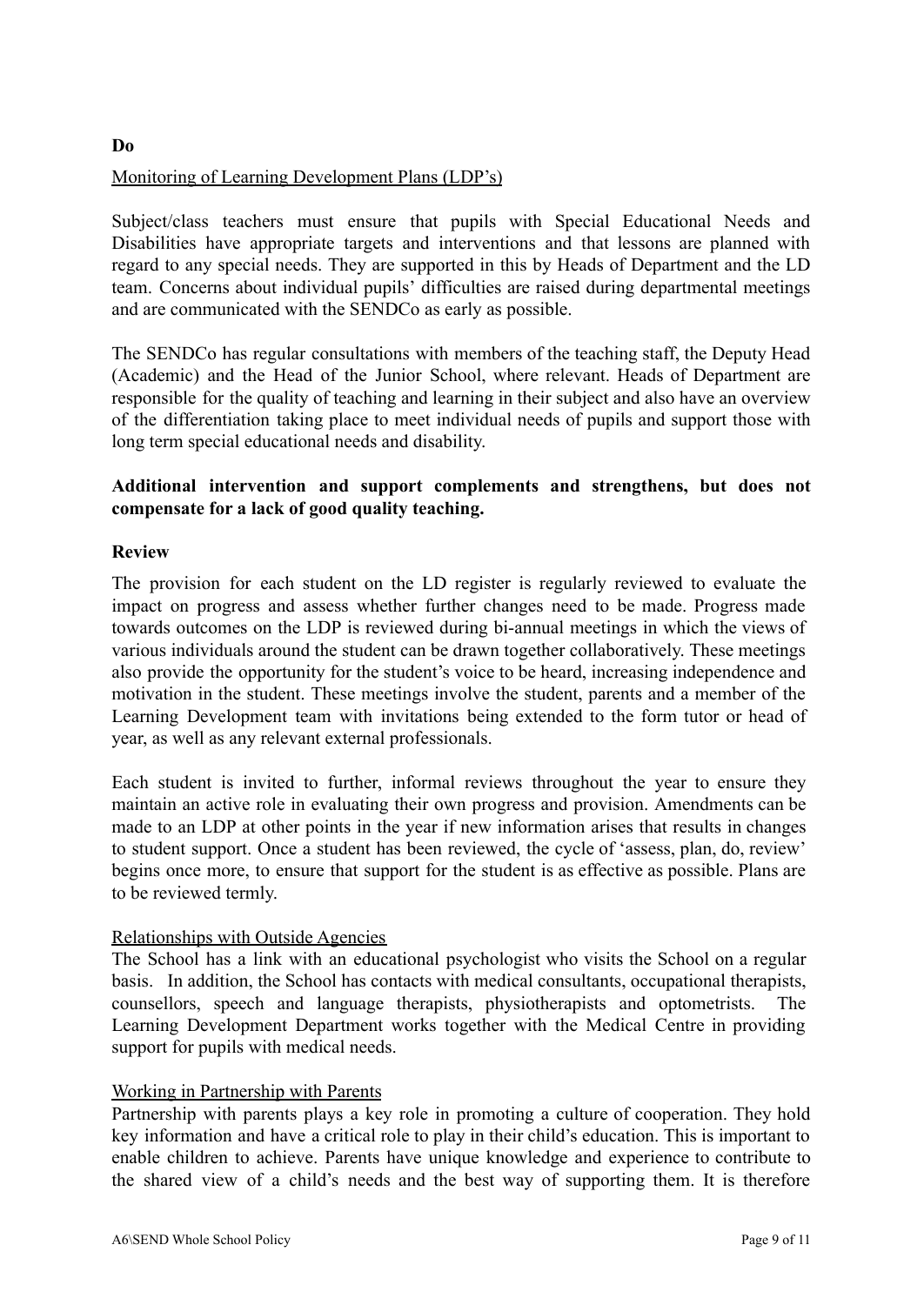essential that we have regular meetings with parents to share the progress of the student and to take account of their views, and in the case of international boarders have Zoom interviews. It is hoped that this will assist in supporting students to reach their full potential. It is essential that we actively seek to work with parents and value the contribution that they can make. The work of professionals can be more effective when parents are involved and account is taken for their wishes, feelings and perspectives of their child's development.

The School's website contains details on Learning Support and SEND and parents may request a copy if they wish.

# **It is the responsibility of parents to:**

- Recognise and fulfil their responsibilities as parents and play an active and valued role in their children's education
- Be open and honest about any concerns at the point of entry to the school
- Disclose, at the point of application, any known additional learning needs
- Have knowledge of their child's entitlement within the SEND framework
- Have input into the decision-making process about how their child is educated
- Access information, advice and support during assessment and any related decision making processes about SEND provision
- Follow LDP advice

# **It is the responsibility of pupils to:**

- Be actively involved in their own learning
- Engage fully in any additional support agreed upon
- Follow the LDP advice

#### Concerns and Complaints

If parents have any concerns about aspects of provision the first point of contact should be the lead SENDCo or the Deputy Head (Academic). It is hoped that any difficulty can be sensitively and efficiently handled at an early stage.

However, if parents/carers do not believe that their concerns have been dealt with to their satisfaction the Complaints Procedure, which is available on the School website, explains how to pursue the matter further. In the case of complaints, the department will endeavour to give a prompt response and conduct a case review with the relevant teachers. Subsequently, the pupils themselves with special needs will be listened to proactively and their views on what sort of assistance they would like to help them make the most of their education will be taken into account.

#### CPD and Training of Staff

The school places great value on staff being kept fully informed of recent and applicable teaching practice for disabilities, specific learning difficulties and emotional behavioural difficulties and insets are held regularly. At the beginning of the academic year, the SENDCo will provide school based INSET and targeted support to develop awareness of resources and practical teaching strategies, for use with SEND students.